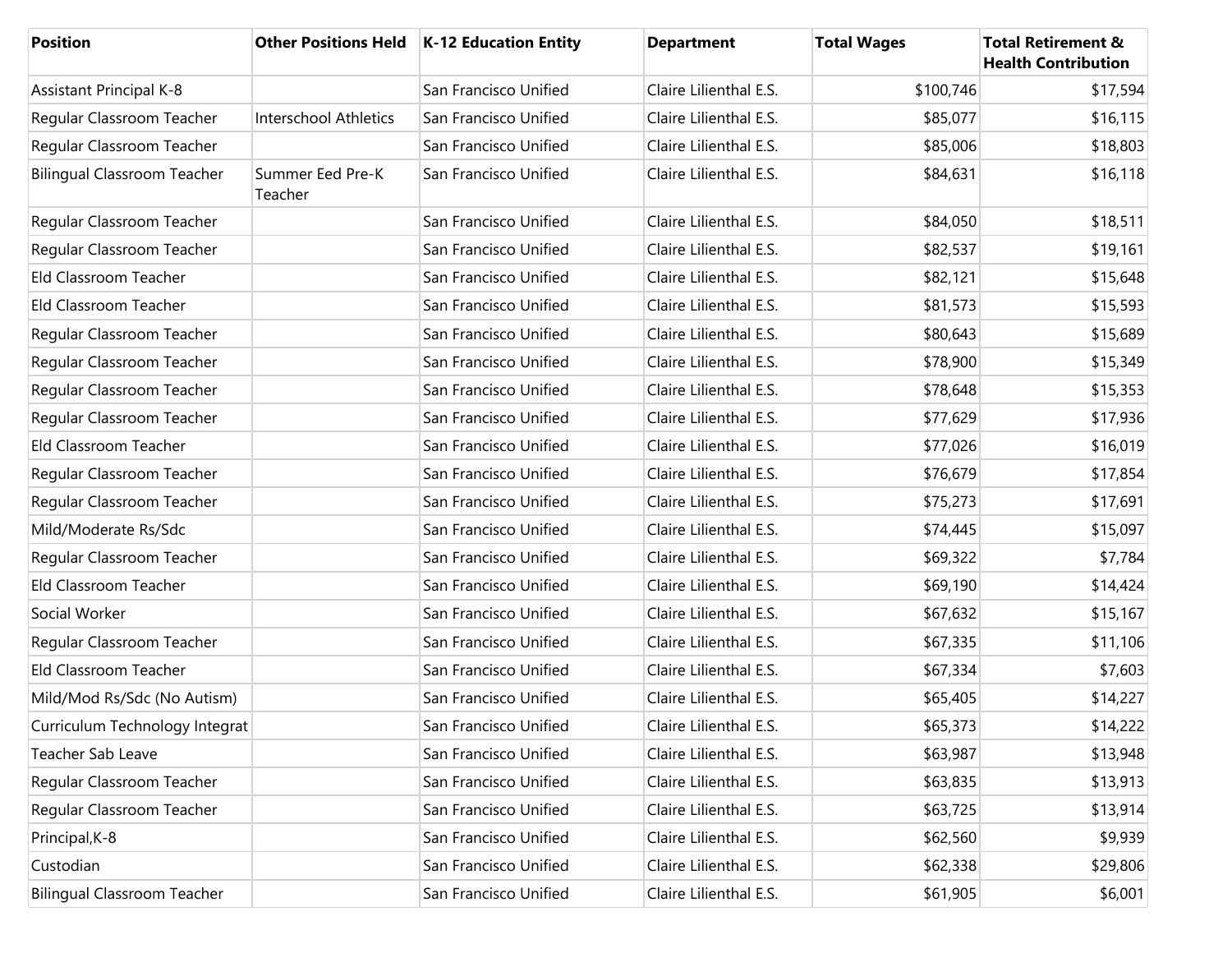| Eld Classroom Teacher              |                                               | San Francisco Unified | Claire Lilienthal E.S. | \$61,035 | \$11,539 |
|------------------------------------|-----------------------------------------------|-----------------------|------------------------|----------|----------|
| <b>Bilingual Classroom Teacher</b> |                                               | San Francisco Unified | Claire Lilienthal E.S. | \$60,866 | \$13,615 |
| Eld Classroom Teacher              |                                               | San Francisco Unified | Claire Lilienthal E.S. | \$60,508 | \$16,424 |
| Eld Classroom Teacher              |                                               | San Francisco Unified | Claire Lilienthal E.S. | \$59,588 | \$13,528 |
| <b>Bilingual Classroom Teacher</b> |                                               | San Francisco Unified | Claire Lilienthal E.S. | \$58,514 | \$13,014 |
| <b>Bilingual Classroom Teacher</b> |                                               | San Francisco Unified | Claire Lilienthal E.S. | \$55,385 | \$13,085 |
| Custodian                          |                                               | San Francisco Unified | Claire Lilienthal E.S. | \$54,605 | \$28,640 |
| Literacy Specialist                |                                               | San Francisco Unified | Claire Lilienthal E.S. | \$54,419 | \$13,026 |
| <b>Bilingual Classroom Teacher</b> |                                               | San Francisco Unified | Claire Lilienthal E.S. | \$53,486 | \$12,911 |
| Regular Classroom Teacher          |                                               | San Francisco Unified | Claire Lilienthal E.S. | \$53,463 | \$12,908 |
| Custodian                          |                                               | San Francisco Unified | Claire Lilienthal E.S. | \$52,903 | \$28,811 |
| Senior Clerk Typist                |                                               | San Francisco Unified | Claire Lilienthal E.S. | \$49,370 | \$27,117 |
| Senior Clerk Typist                |                                               | San Francisco Unified | Claire Lilienthal E.S. | \$48,956 | \$25,713 |
| Mild/Mod Rs/Sdc (No Autism)        |                                               | San Francisco Unified | Claire Lilienthal E.S. | \$48,848 | \$9,553  |
| <b>Bilingual Classroom Teacher</b> |                                               | San Francisco Unified | Claire Lilienthal E.S. | \$32,711 | \$6,867  |
| Sped Ia Sh - All Impair            | Instruction/Aide Elem-<br><b>Basic Skills</b> | San Francisco Unified | Claire Lilienthal E.S. | \$31,501 | \$7,693  |
| Sped Ia Sh - All Impair            |                                               | San Francisco Unified | Claire Lilienthal E.S. | \$29,284 | \$7,650  |
| Sp/Ed. la Non-Sev H: All Impmt     |                                               | San Francisco Unified | Claire Lilienthal E.S. | \$29,057 | \$1,045  |
| Sped Ia Sh - All Impair            |                                               | San Francisco Unified | Claire Lilienthal E.S. | \$28,316 | \$7,858  |
| Sp/Ed. la Non-Sev H: All Impmt     |                                               | San Francisco Unified | Claire Lilienthal E.S. | \$26,121 | \$7,645  |
| Sped Ia Sh - All Impair            |                                               | San Francisco Unified | Claire Lilienthal E.S. | \$24,977 | \$7,605  |
| <b>Bilingual Classroom Teacher</b> | <b>Bilingual Classroom</b><br>Teacher         | San Francisco Unified | Claire Lilienthal E.S. | \$21,203 | \$4,856  |
| Security-Campus                    |                                               | San Francisco Unified | Claire Lilienthal E.S. | \$15,766 | \$997    |
| Sped Ia Sh - All Impair            |                                               | San Francisco Unified | Claire Lilienthal E.S. | \$15,484 | \$8,332  |
| Sped Ia Sh - All Impair            |                                               | San Francisco Unified | Claire Lilienthal E.S. | \$15,395 | \$4,566  |
| Interschool Athletics              |                                               | San Francisco Unified | Claire Lilienthal E.S. | \$9,067  | \$0      |
| Interschool Athletics              |                                               | San Francisco Unified | Claire Lilienthal E.S. | \$8,825  | \$0      |
| <b>Interschool Athletics</b>       |                                               | San Francisco Unified | Claire Lilienthal E.S. | \$5,300  | \$0      |
| Noon Monitor                       |                                               | San Francisco Unified | Claire Lilienthal E.S. | \$4,142  | \$0      |
| Interschool Athletics              |                                               | San Francisco Unified | Claire Lilienthal E.S. | \$2,555  | \$0      |